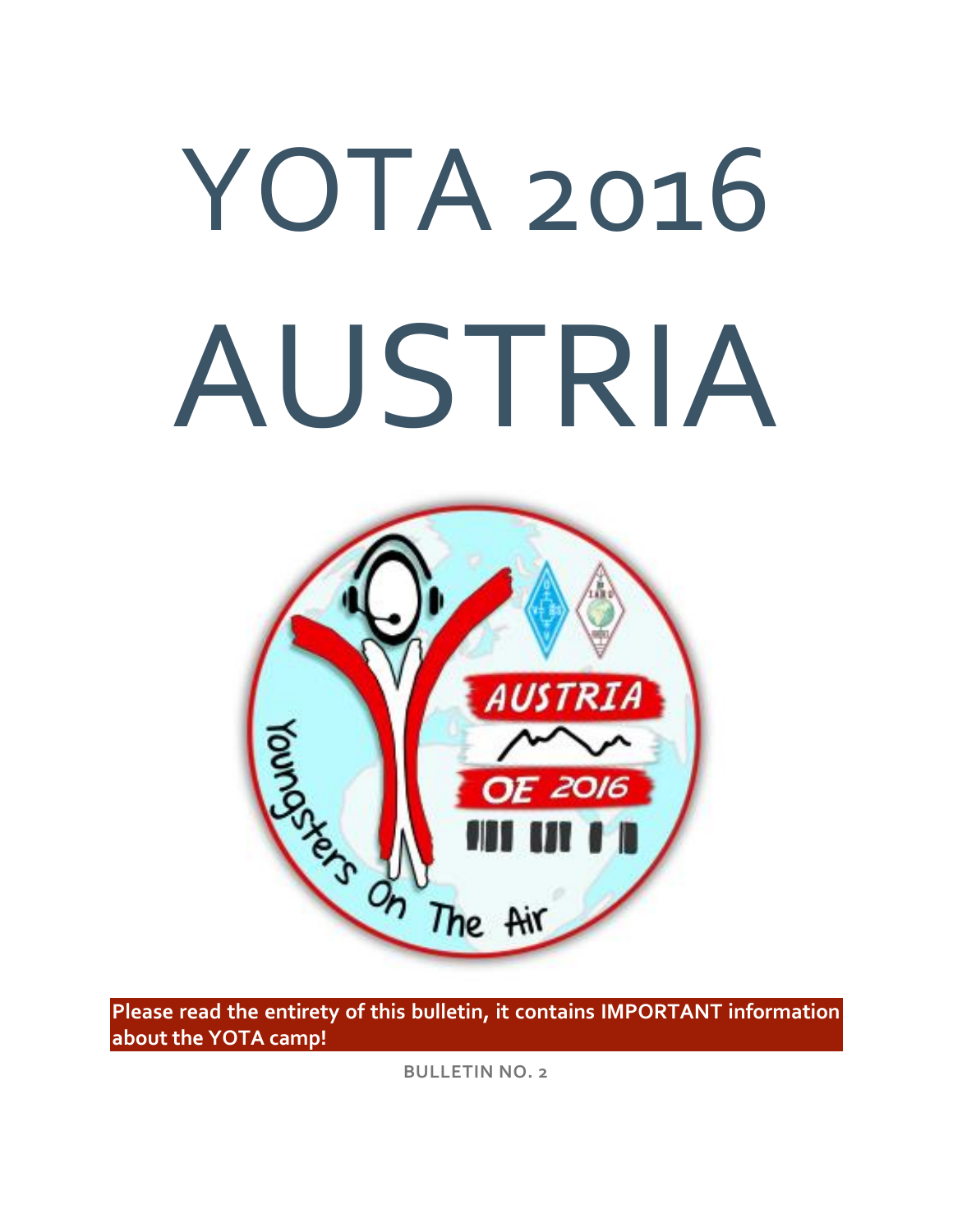# ARRIVAL

# **IMPORTANT:**

**Fill in your flight details in the Google Form (link below) if you haven't already. This is the only way to organise the pick up!**

[https://docs.google.com/forms/d/15C94WoKm2ID4ziuwKGEzZ\\_36bwnC3N7mWSdbAamoiM8/viewform](https://docs.google.com/forms/d/15C94WoKm2ID4ziuwKGEzZ_36bwnC3N7mWSdbAamoiM8/viewform)

When arriving at Salzburg airport or train station please look out for someone with the YOTA flag, or check outside for the YOTA bus. There are 2 busses planned to the camp terrain. (around 14:00 and 20:00)

Please be QRV on Salzburg city: **145,6875 MHz -0,6MHz 88Hz Ctcss**

If you have ANY problem, ANY change on your time please INFORM US AS SOON AS POSSIBLE through a phone call, sms (text) or whatsapp

Eduard Schebesta OE3SEU **+43 676 664 00 00** [oe3seu@oevsv.at](mailto:oe3seu@oevsv.at)

Florian Zwingl OE3FTA **+43 680 133 49 66** [oe3fta@gmail.com](mailto:oe3fta@gmail.com)

It will help a lot on handling your transportation to our camp.

# AT THE CAMP

#### LANGUAGE

Language at the camp will be **English**.

Other languages will be discouraged, even for communication inside your own team. We know it might sound strange now, but speaking the same language all the time will be easier and open the relationship between you and other Youngsters.

For some of you English could be hard but at the end of the camp your English will be better. Don't be afraid, we're all friends. Everyone will try to make communication possible, and don't hesitate to request help when you don't understand.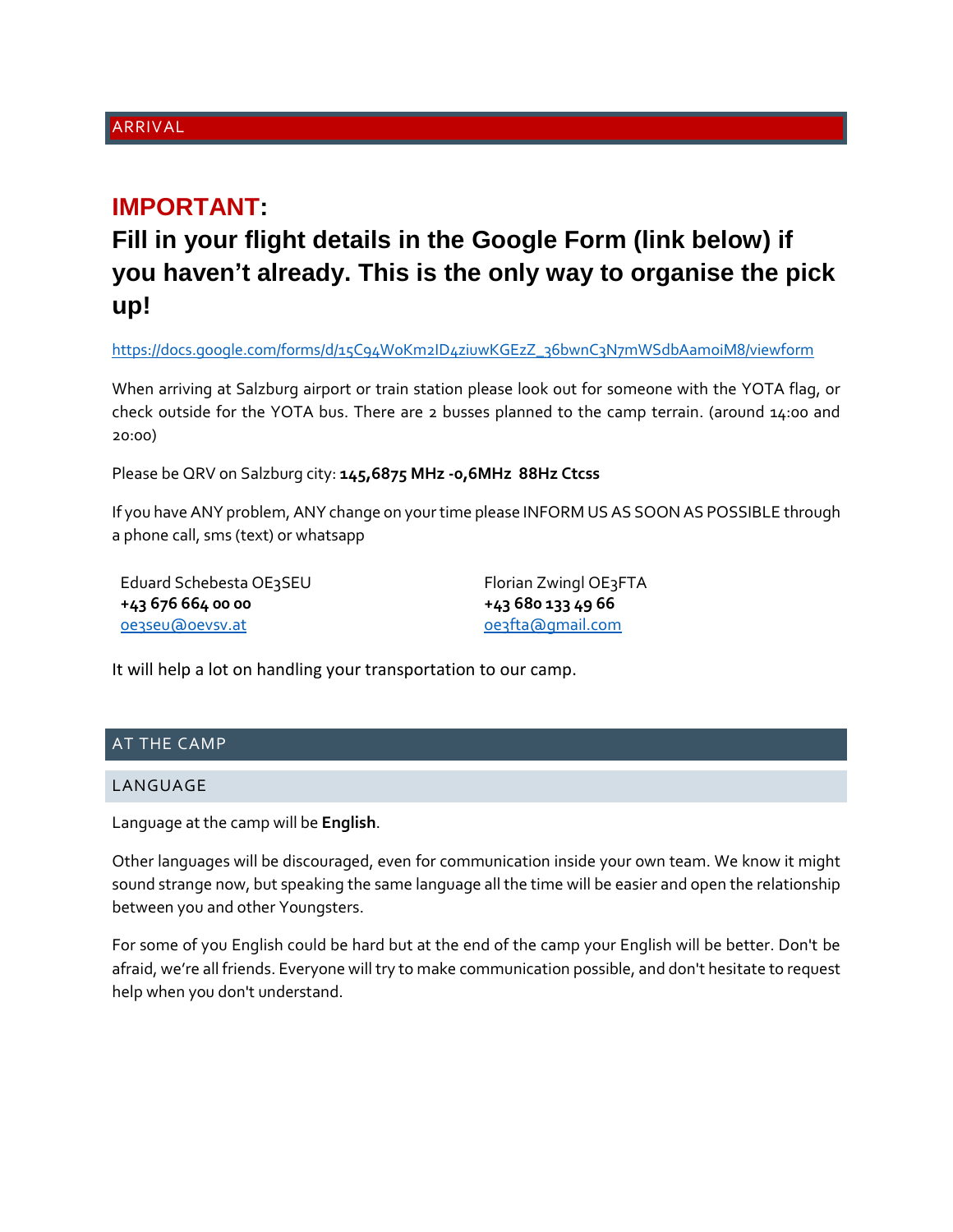#### BADGE

Each participant, organizer, guest will wear a badge.

Badges will have a different color to identify team leader (red label), participant (white label) or OeVSV and IARU staff (green label). Badges are personal: name, callsign and prefix of the team are written on it. The local QRG will also be on the badge, to be used at the camp, and a phone number in case of emergency.

#### ARISS

In the week of YOTA we will most likely have a telebridge contact with the ISS! About 20 youngsters will get the chance to ask questions to astronaut Jeff Williams, KD5TVQ. A while ago we asked all teams to send questions, we have made a selection of 20 questions, which will be asked during this interview. Exact date and time is not known yet.

#### LOCAL FREQUENCIES

YOTA CAMP QRG: 145.550 S22 FM simplex

Local DMR-repeater: 438.475 (-7,6Mhz shift) Local D-Star repeater: 438.550 (-7,6Mhz shift)

APRS:144.800 simplex and 438.325 ( -7,6Mhz shift) St.Johann/Gernkogel 2m repeater: 145.762,5 -600kHz Salzburg city: 145,6875 MHz -0,6MHz 88Hz Ctcss

#### US LICENSE EXAM

Exam costs 15\$ (US Dollars) or 15 euro to be paid by cash for each participant. Cost is dependent on how many times you try to do the exam.

Example:

- do technician -> pass -> do general -> pass -> do extra -> no pass: get general license, 15\$
- do technician -> pass -> decide to stop: get technician, 15\$
- do technician -> no pass: no license,  $15$ \$  $\circledcirc$
- try again technician  $\odot$  -> pass -> decide to stop: get technician, 15\$

Important: cost and exam session organization is independent from YOTA Austria. VEs are independent and that cost is set by their Regulator.

More info: <http://www.arrl.org/getting-your-technician-license> Link with online training sessions: <http://www.qrz.com/hamtest/>

This activity is **not mandatory**, it's just a possibility we want to grant to our youngsters.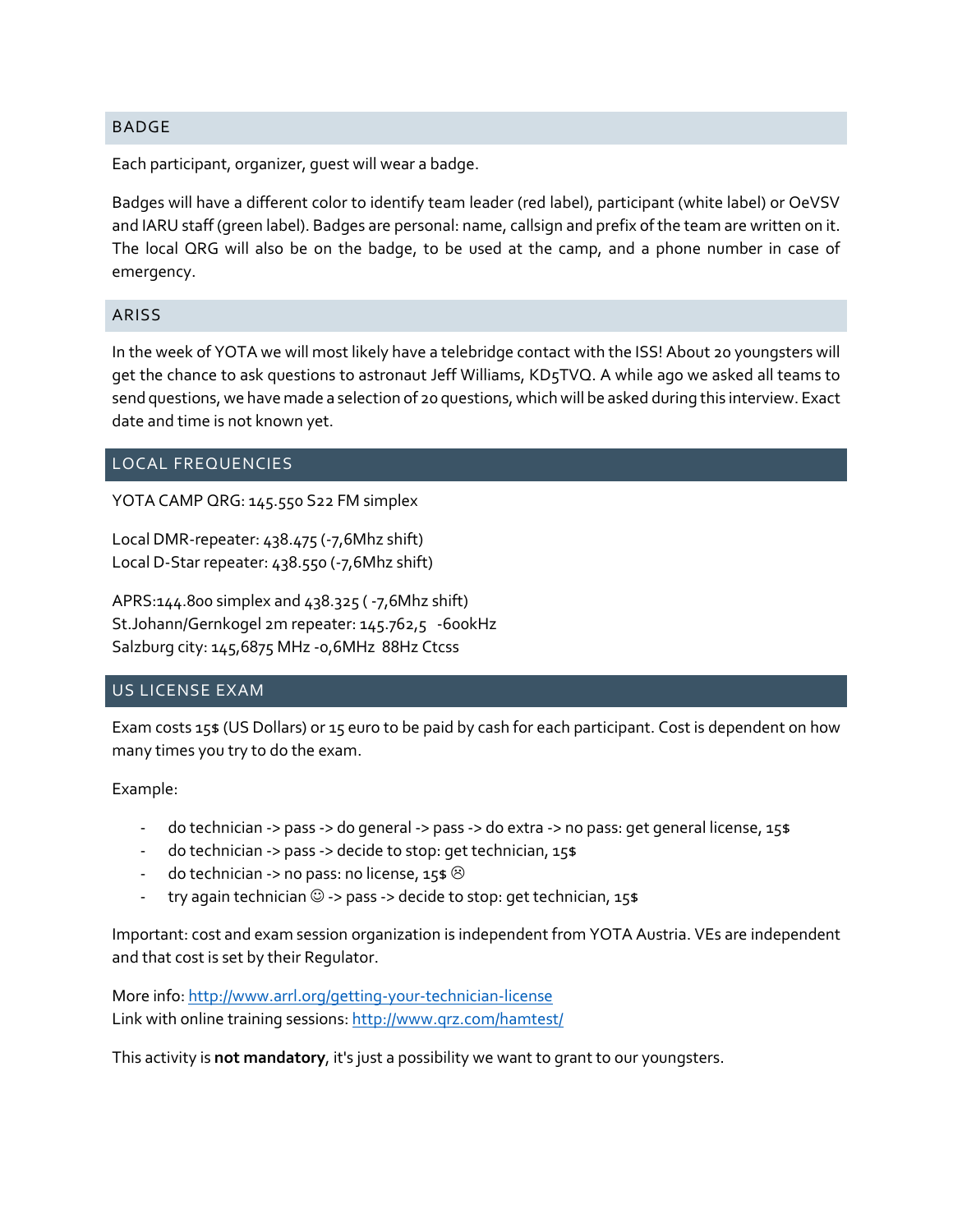# PRACTICAL INFORMATION

#### LOCAL TIME

In July – Central European daylight savings time (UTC+2 hours)

#### **CURRENCY**

Austrian currency is Euro €

#### CREDIT CARDS

Hotels, restaurants, malls accept major credit cards (Visa and MasterCard are most popular).

Small shops, souvenir kiosks and similar require cash payment. There is enough ATM close to YOTA Camp.

# CLIMATE

We are located in the European mountains, so weather can be nice and warm but also cold and wet. (10- 30deg Celsius). Please wear a hat and put on sunscreen during excursions and take warm clothes for SOTA and our visit to the ice cave.

#### ELECTRICITY

AC power voltage in Austria is 230 V, frequency 50 Hz.

The most common wall socket is displayed to the right:

Our advice is to bring suitable adapter(s) in your baggage in advance.



## TELEPHONE CALLS

For calls from all countries to a number in Austria the dialing code is  $+43$ 

Phone numbers require country codes for international communication, if you exchange contact information with other youngsters make sure to include this country code.

Example (Belgium):

Local phone number: **0**4 12 34 56 78 International: **+32** 4 12 34 56 78